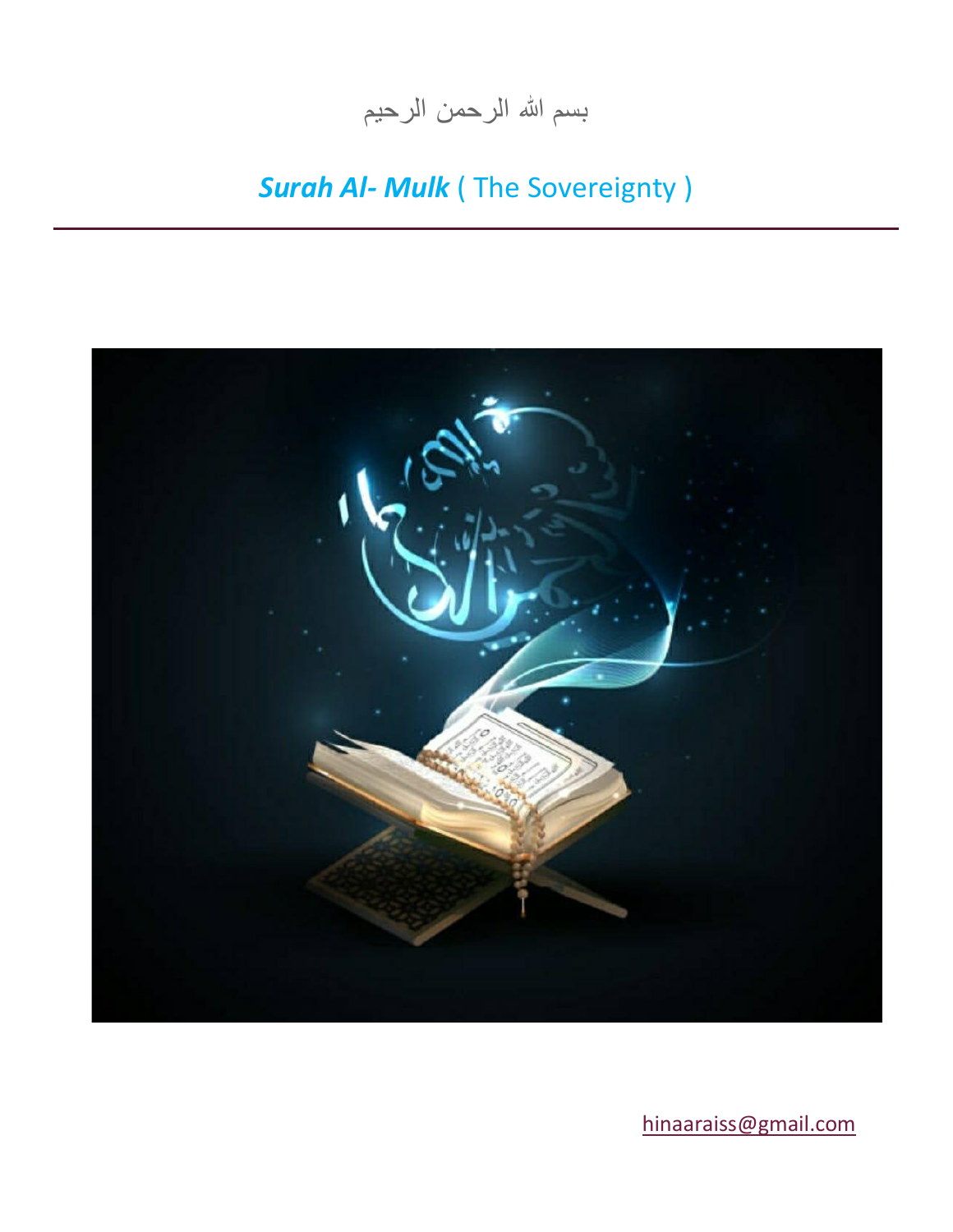Al-Mulk (67:1)

تَبَٰرَكَ ٱلَّذِى بِيَدِهِ ٱلْمُلْكُ وَهُوَ عَلَىٰ كُلِّ شَىْءٍ قَدِيرٌ َٰ ْ ْ ا َ ِ

Blessed is He in whose hand is dominion, and He is over all things competent – (Saheeh International)



بِيَ ِدِه ُك ُمل ٱل : Jumlah Ismiyyah as Silatul Mowsool ْ ْ Kingdom belongs only in His hand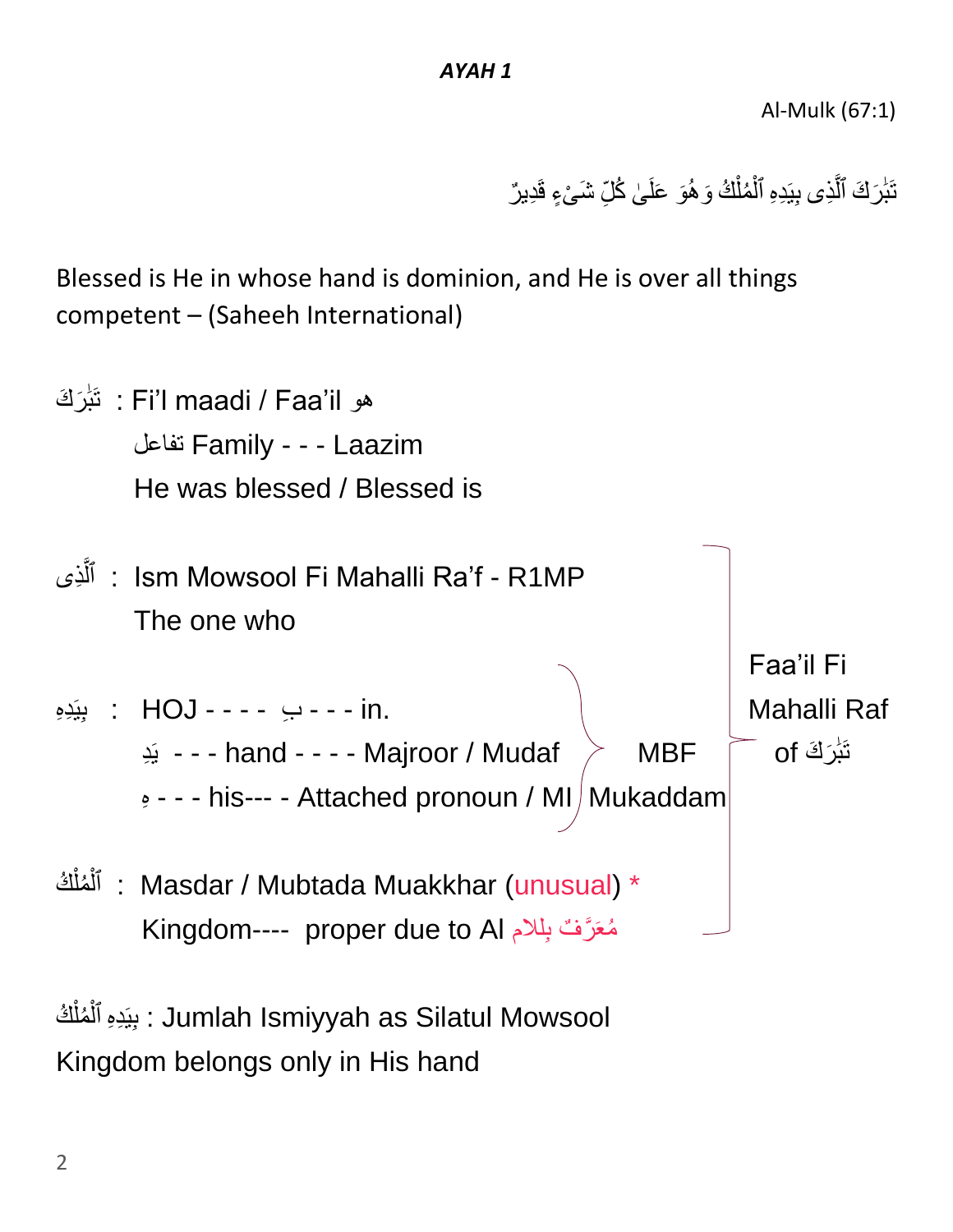*2 ways to look at it :- ( 1 way )* 

ل : تَبَٰرَكَ ٱلَّذِى بِيَدِهِ ٱلْمُلْكُ : Jumlah Fi'liyaah. - - - - - > sentence 1 َٰ ْ ْ

Blessed is the one in whose hand the kingdom lies

\* Mubtada Muakkhar (unusual)

ال is proper boz of : ٱلْمُلْكُ ْ ْ

 Usually it is Nakirah (common) but it has ال which is called مُعَرَّفٌ بِللام

Muarraf bil Laam has a special meaning. When something is proper boz of laam

ى َو َوهُ 2 sentence > - - - - - Ismiyyah Jumlah : َش قَ ِدي ر ْى ء ُك ل َعل ا َ ِ We have 2 different sentences : 1 as JF & the other as JI

و : could be Atf or و Haaliyah (if و Haaliyah its translated as 'while '

َو Mubtada : هُ

ى َعلَ : On/over - - HOJ ا ِكْ $\mathbb{Z}$  : Every - - - Majroor / Mudaf  $\;> \;$  MBK mukaddam MI - - - - - thing : َش ْى ء

فَدِيرٌ : capable / authority - - - - - Khabar Muakkhar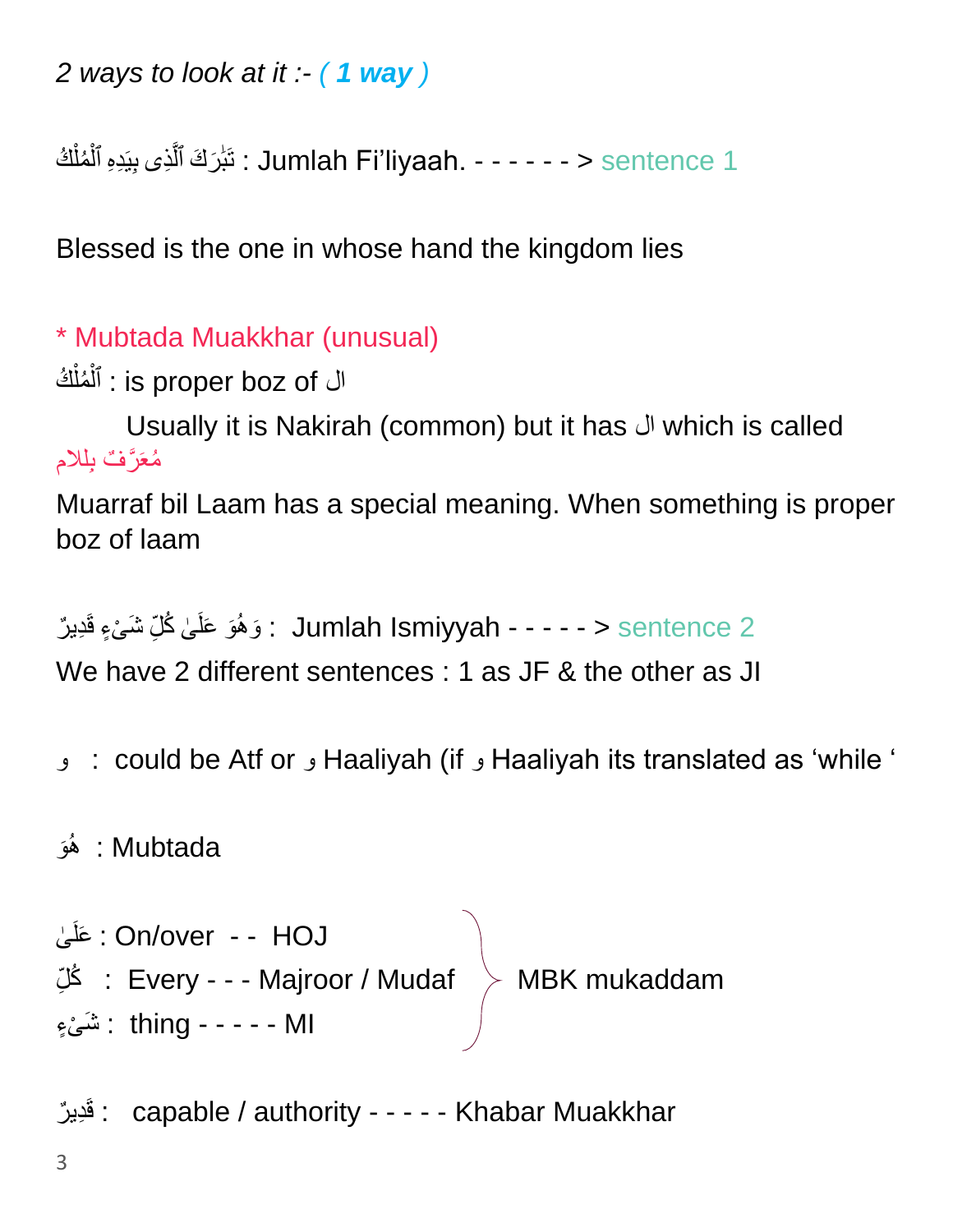**( 2 nd way )** to look at it :-

تَبَٰرَكَ ٱلَّذِى بِيَدِهِ ٱلْمُلْكُ وَهُوَ عَلَىٰ كُلِّ شَىْءٍ قَدِيرٌ َٰ ْ ْ ا َ ِ

الَذِى : Ism Mowsool Fi Mahalli Raf َّ



**Both sentences Ma'toof on each other making a gaint Silatul Mowsool together**

**'The One in whose hand alone the Kingdom & the one who is Capable over all things be blessed'.** 

**' Blessed is the one whose hand alone the kingdom lies & He has power/authority over everything'.**

Sarf : تَباَرَكَ يَتَباَرَكُ تَباَرُكاً مُتَباَرِكٌ َباَمتُ he was blessed/ Be blessed قَدَرَ يَقْدِرُ قَدْرًا قَاَدِرٌ he possessed power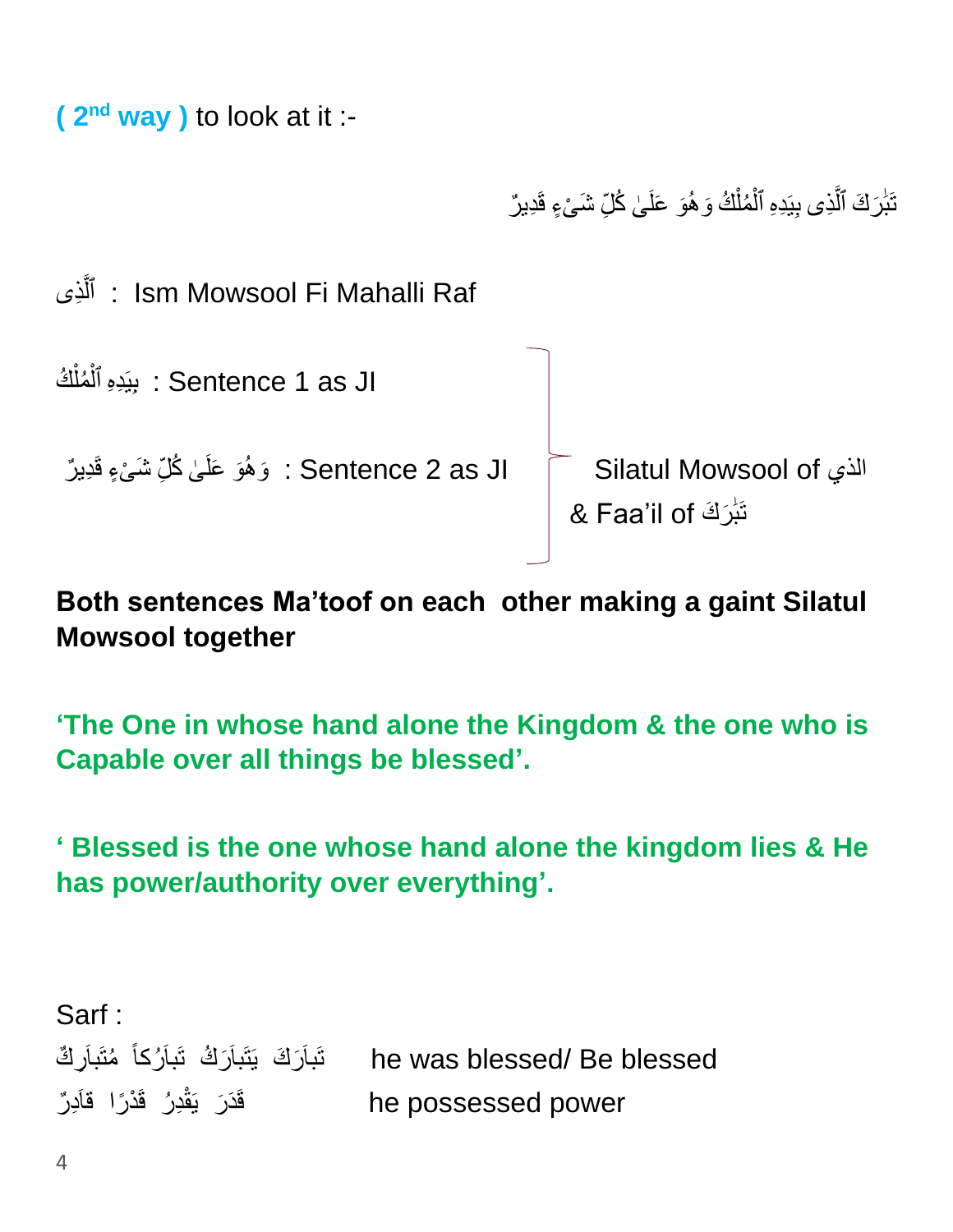## *AYAH 2*

Al-Mulk (67:2)

ٱلَّذِى خَلَقَ ٱلْمَوْتَ وَٱلْحَيَوٰةَ لِيَبْلُوَكُمْ أَيُّكُمْ أَحْسَنُ عَمَلًا وَهُوَ ٱلْعَزِيزُ ٱلْغَفُورُ ْ ْ َ ْ

[He] who created death and life to test you [as to] which of you is best in deed - and He is the Exalted in Might, the Forgiving -

ٱ ِذى ل : The one who - - - - Ism Mowsool َّ

( going back to تَبُرَكَ Atf Bayaan - - further clarifying the 1 $^{\rm st}$ ا<br>' statement)

Its not Badal boz in Badal 2 things are completely interchangeable with one another



The one who created death & life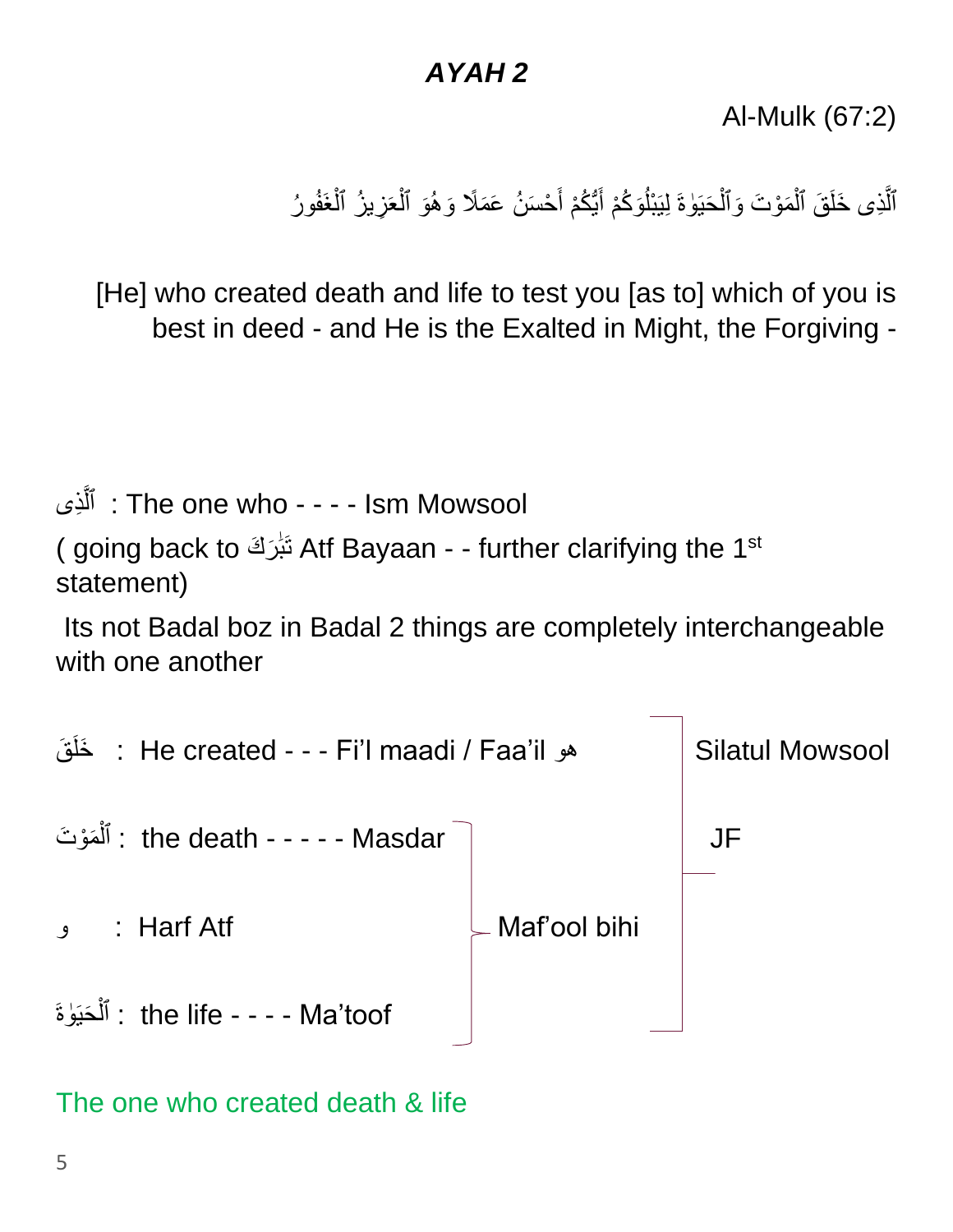لِيَبْلُوَكُمْ أَيُّكُمْ أَحْسَنُ عَمَلًا َ

is Nasb/light) ( short form for لأَنْ therefore Mudare ؛ لِيَبْلُوَكُمْ ر<br>ا ر<br>ا لِ ۖ ∔ٖ أَنْ يَبْلُوَ ۖ رَ َ ر<br>ا Masdar Fi Mahalli Majroor Jarr لِ : so that َو بلْ َي : He tests - - - - Fi'l mudare (light) / Faa'il هو ا<br>ا مْكُ : you all - - - - Maf'ool bihi Fi Mahalli Nasb So that He may test you all



## Which of you in better in deeds

\*Sometimes a Fi'l has 2 Maf'ools (details) Eg: سَدَّ مَسَدُ Eg: سَدَّ مَسَدَ So (أَيُّكُمْ أَحْسَنُ عَمَلًا) : stands in the place of Maf'ool bihi. It further َ describes the test.

'The one who created death & life so that He may test you all, which of you in better in deeds'.